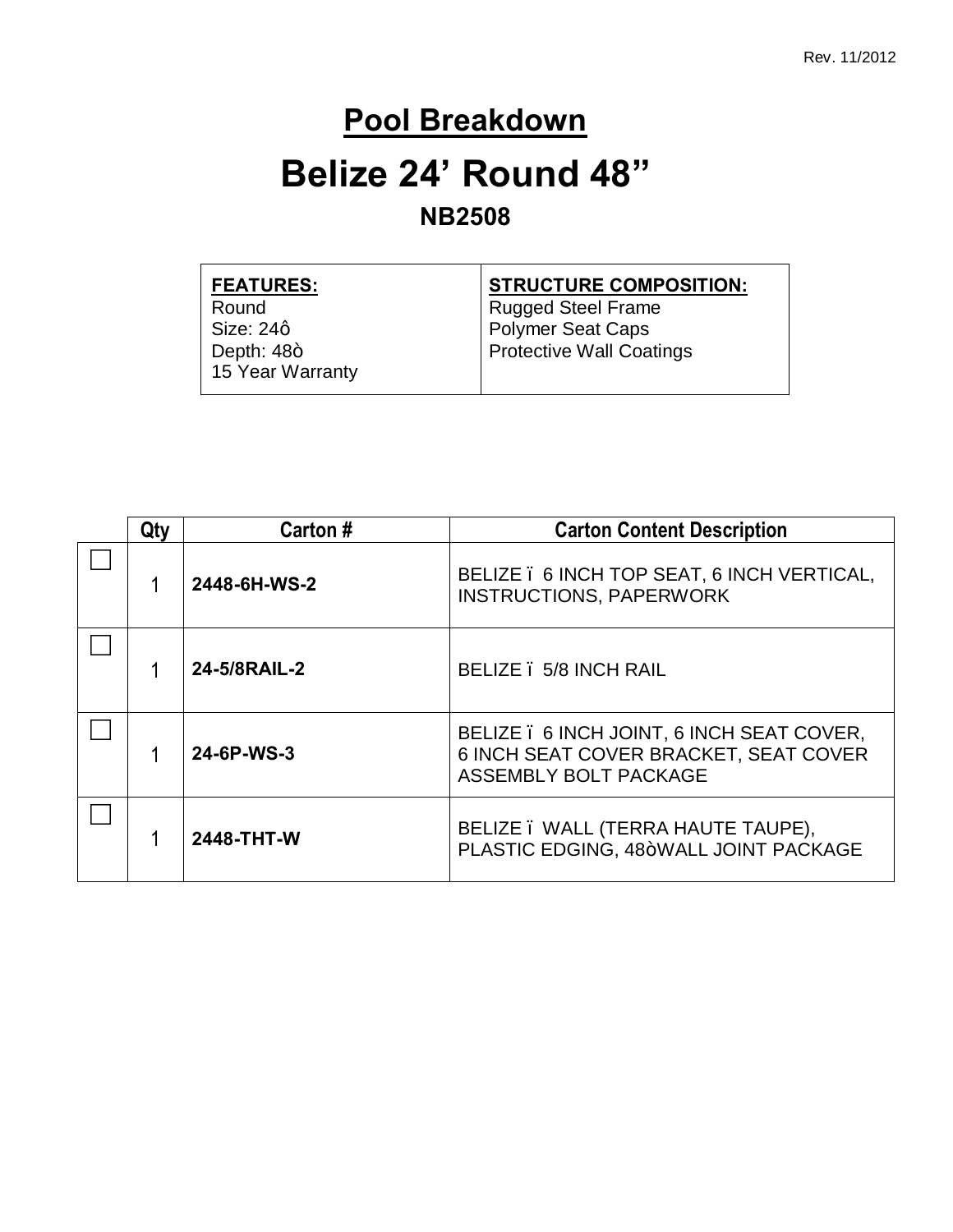# **Carton Breakdown**

# **Belize 24' Round 48"**

#### **NB2508**

|                                                                  | Key#           | Qty | Item#                             | Mfg Part # | <b>Part Description</b>              |
|------------------------------------------------------------------|----------------|-----|-----------------------------------|------------|--------------------------------------|
| FRAME CARTON # 2448-6H-WS-2                                      |                |     |                                   |            |                                      |
|                                                                  | 1              | 16  | <b>NBP1027</b>                    | 2363       | 6in Vertical (48+High)               |
|                                                                  | 6              | 16  | <b>NBP1023</b>                    | 1164       | 6in Top Seat L=1429mm (56-1/4+) 15ft |
|                                                                  | $---$          | 1   |                                   | 0022       | Warranty                             |
|                                                                  | $---$          | 1   |                                   | 0023       | <b>Safety Decals</b>                 |
|                                                                  |                | 1   |                                   | 0024       | Parts List + Frame Instruction       |
|                                                                  | $---$          | 1   |                                   | 0025       | <b>Safety Booklet</b>                |
|                                                                  |                | 1   |                                   | 0001       | <b>Round Instruction Manual</b>      |
|                                                                  |                |     |                                   |            |                                      |
|                                                                  |                |     | <b>FRAME CARTON #24-5/8RAIL-2</b> |            |                                      |
|                                                                  | $\overline{4}$ | 32  | <b>NBP1057</b>                    | 1624       | 5/8in Rail L=1431mm (56-3/8+)        |
|                                                                  |                |     |                                   |            |                                      |
|                                                                  |                |     | <b>FRAME CARTON #24-6P-WS-3</b>   |            |                                      |
|                                                                  | $\overline{2}$ | 16  | <b>NBP1068</b>                    | 2168       | 6in Resin Joint - Upper              |
|                                                                  | $\overline{7}$ | 16  | <b>NBP1030</b>                    | 2464       | 6in Seat Cover Bracket               |
|                                                                  | 8              | 16  | <b>NBP1029</b>                    | 2463       | 6in Seat Cover                       |
|                                                                  | 10             | 16  | <b>NBP1069</b>                    | 2268       | 6in Resin Joint - Lower              |
| Seat Cover Assembly Bolt Package (Part # 3318 / Order # NBP1032) |                |     |                                   |            |                                      |
|                                                                  | 3              | 176 | <b>NBP1032</b>                    | 0341*      | #12 Sheet Metal Screw                |
|                                                                  | 3              | 16  | <b>NBP1032</b>                    | 2402*      | <b>Resin Seat Cover Cap</b>          |

\*These part # are not available to purchase separately. They must be purchased as the Seat Cover Assembly Bolt Package, Order # NBP1032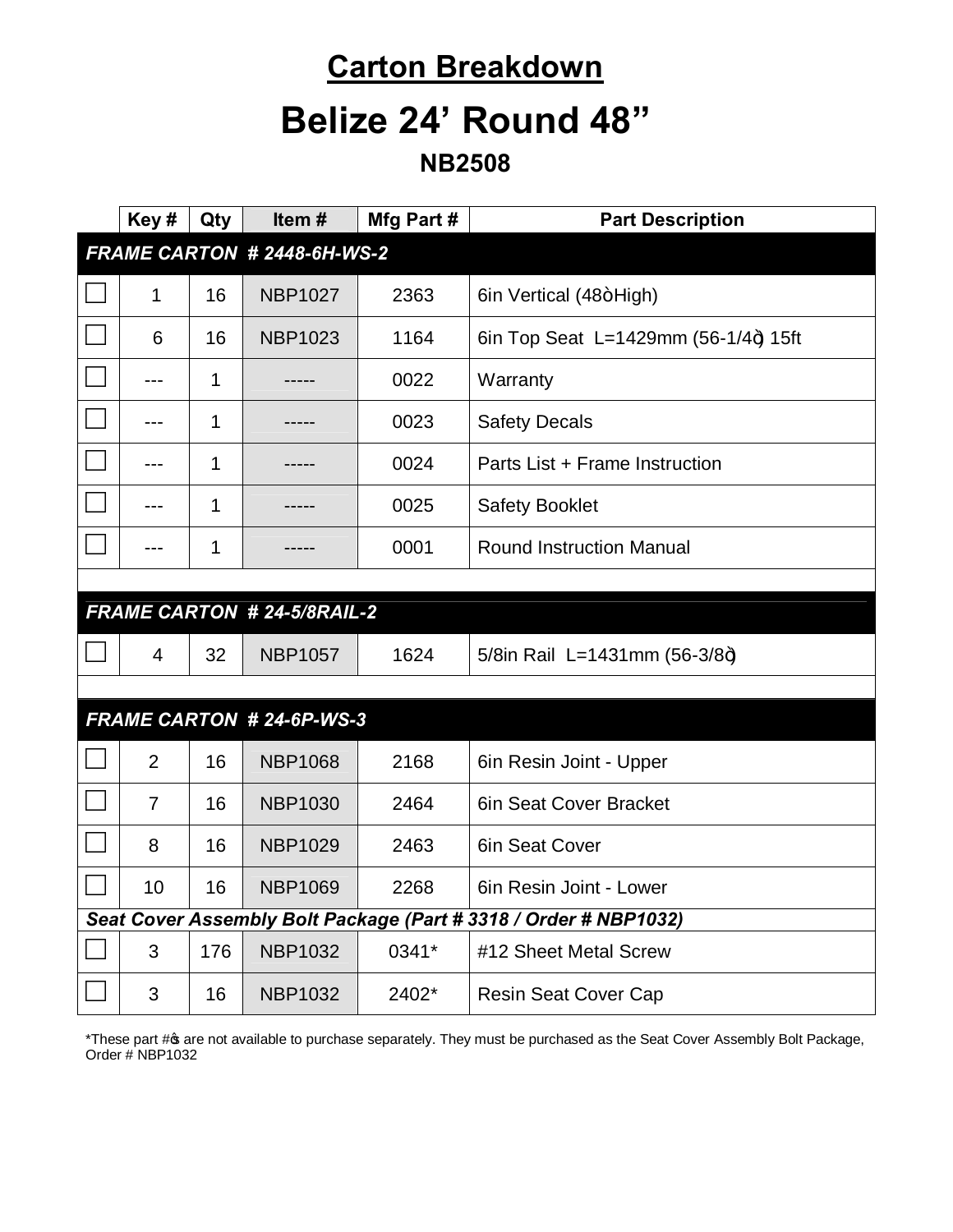### **Carton Breakdown**

### **Belize 24' Round 48"**

**NB2508**

|                                                            | Key# | Qty | Item $#$       | Mfg Part# | <b>Part Description</b>                          |
|------------------------------------------------------------|------|-----|----------------|-----------|--------------------------------------------------|
| <b>WALL CARTON #2448-THT-W</b>                             |      |     |                |           |                                                  |
|                                                            | 5    | 18  | <b>NL107</b>   | 8100      | <b>Plastic Edging</b>                            |
|                                                            | 9    |     | PC5202         | 48+Wall   | <b>Terra Haute Taupe Wall</b>                    |
| 48" Wall Joint Bolt Package (Part # 0113, Order # NBP1021) |      |     |                |           |                                                  |
|                                                            | 3    | 23  | <b>NBP1021</b> | 0513*     | $\frac{1}{4}$ +x $\frac{1}{2}$ +Truss Head Screw |
|                                                            | 3    | 45  | <b>NBP1021</b> | $0411*$   | 1/ <sub>4</sub> +Reinforcing Washer              |
|                                                            | 3    | 23  | <b>NBP1021</b> | 0611*     | $1/4 + N$ ut                                     |

\*These part # are not available to purchase separately. They must be purchased as the Wall Joint Bolt Package, Order # NBP1021